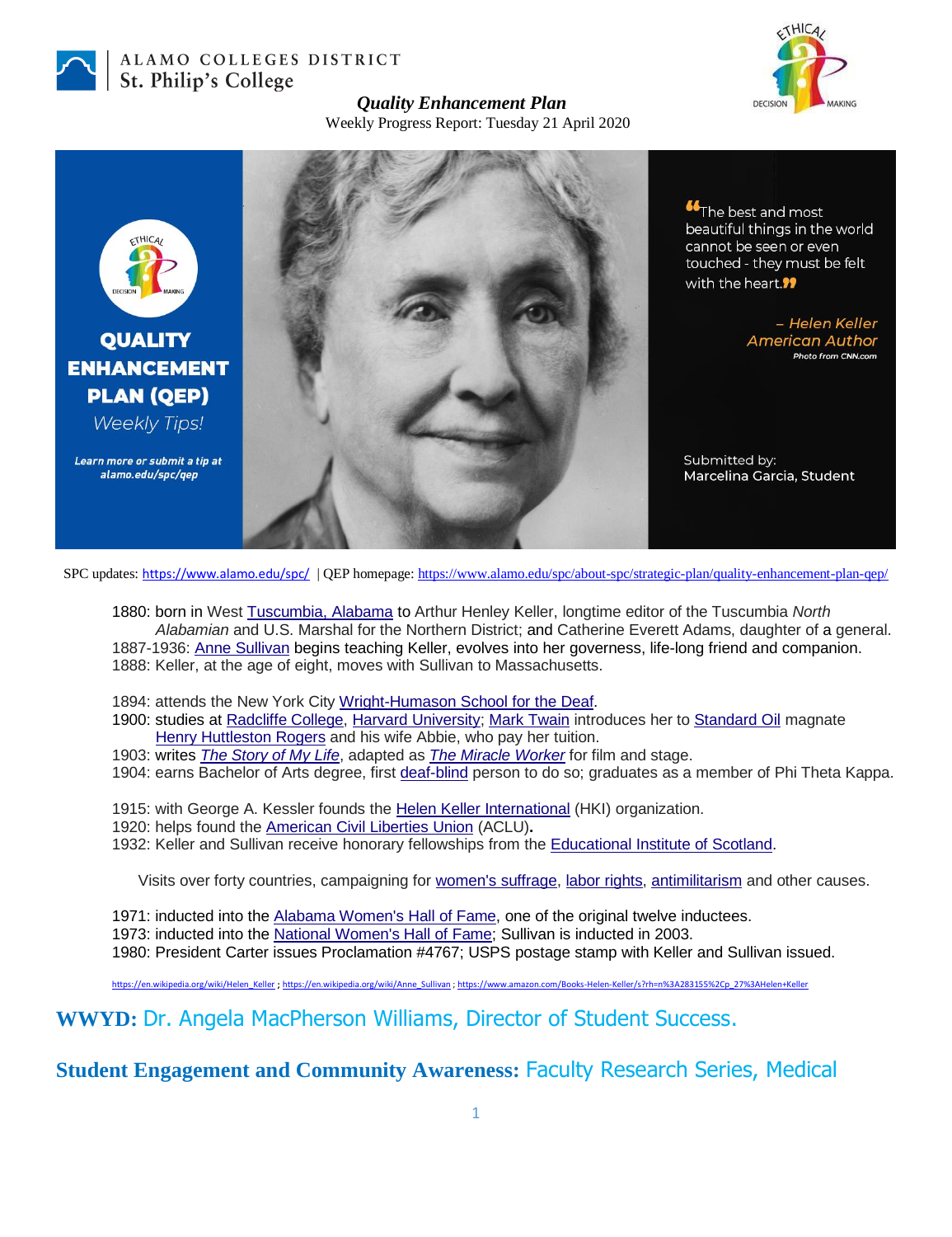Ethics. The ethical and legal dimensions of the decision-making criteria that medical professionals have needed, and will continue to need, to guide decisions regarding ventilator allocation. Wednesday 15 April, noon to 1 pm. Andrew Hill, J.D.; Michael Hill, M.D.; and the Philosophy Club. Charlie Langston, Elizabeth Castillo, David Kisel, Jill Zimmerman, Dr. Manzo. 40 participants via Zoom.

"The world has been upended by the COVID-19 pandemic. The respiratory virus can perniciously attack an individual's lungs, making breathing nearly, if not completely, impossible. As we adjust to the recommended norms, ethical issues lie around every corner, especially given that medical resources are limited. One piece of equipment - the ventilator - can support a patient's lungs and potentially save lives. But as the pandemic continues to sweep across the globe, there will be some places without enough ventilators to treat the high number of patients. Medical professionals will have to make tough, very tough, decisions about which patients receive potentially life-saving treatment and which patients must go without."

**Upcoming Tasks, Events, and Initiatives**

**Community Awareness: Histologic Technician Advisory, Wednesday 22 April, 3 pm. Lucy G. Escobedo, Director, Bachelor of Science, Histology Technician (HT), American Society for Clinical Pathologists (ASCP). Via Zoom.**

**Community Awareness: Occupational Therapy Assistant Advisory, Wednesday 22 April, 5 pm. Kathryn Freeman, Masters of Occupational Therapy. Via Zoom.**

**Faculty-Student Best Practices sharing: Student Success Division, Friday 24 April, 9 am, via Zoom.**

**Student Engagement and Community Awareness: Memorial High School, Edgewood School District, Monday 27 April, 1 pm, via Zoom. Tiffany McCoy.**

**Community awareness: Surgical Technology Advisory, Friday 1 May, 4:15 pm via Zoom. Victoria López, Director, Instructor, CST (Certified Surgical Technologist), AAS (Associates in Applied Science).**

**Community Awareness: Early Childhood and Family Studies, Wednesday 6 May, 2 pm, via Zoom. Amy Huebner, Program Director, Assistant Professor, Master of Arts in Special Education.**

**Faculty Student Best Practices Sharing: Presidents Division, Thursday 7 May, 2 pm, via Zoom.**